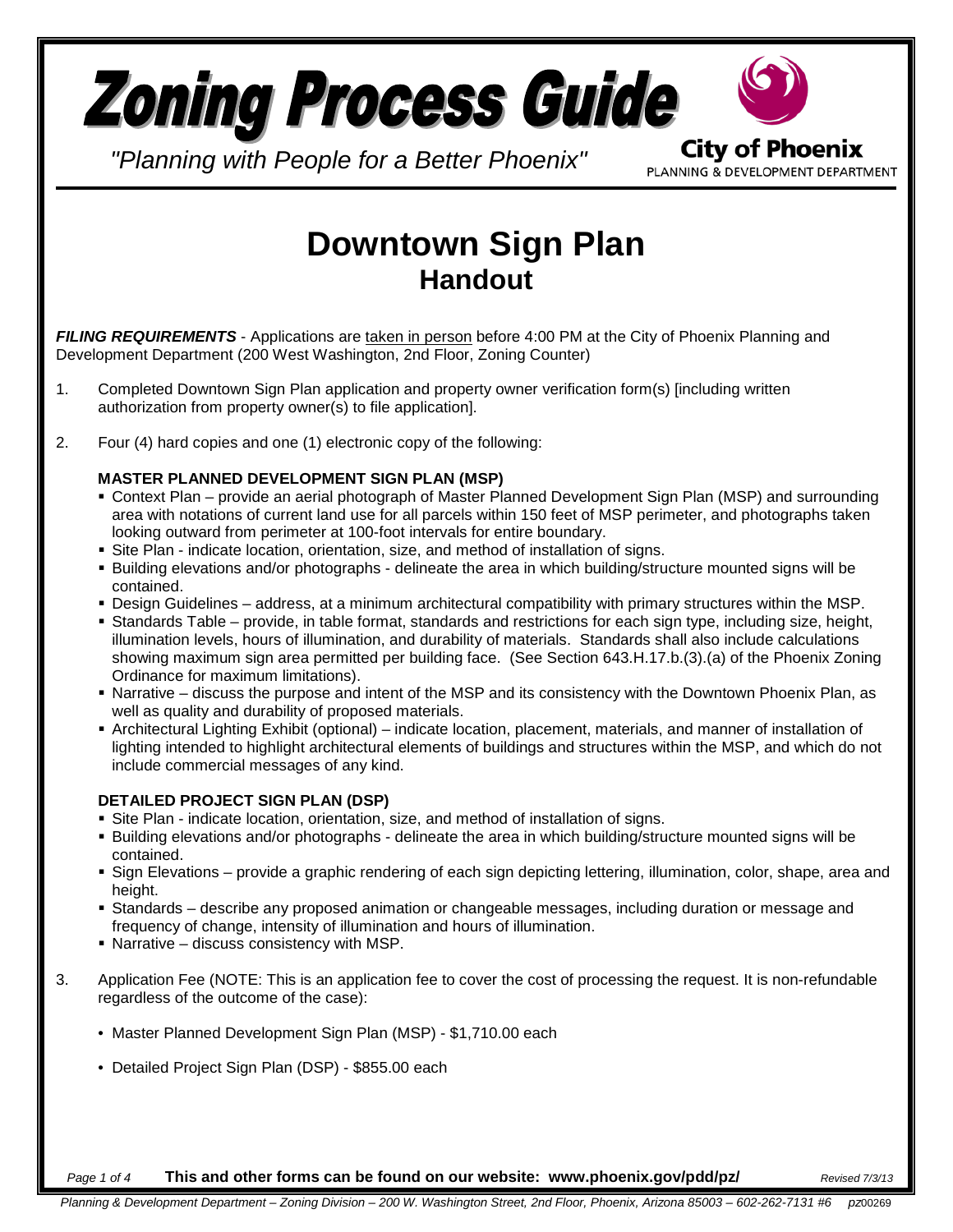## **APPROVAL PROCESS**:

#### *Master Planned Development Sign Plan (MSP).*

An application for a Master Planned Development Sign Plan (MSP) shall be submitted to the Planning and Development Director or designee for review and approval. The Planning and Development Director or designee shall approve, approve with conditions or deny such application within fifteen (15) working days of receipt of the application. The Planning and Development Director or designee shall approve such application only if the following findings are made:

- (1) The signs, banners, flags and architectural lighting are mounted and secured so as not to pose a distraction or hazard to vehicles or pedestrians.
- (2) The signs and architectural lighting are appropriate in scale, composition, and manner of display with surrounding development.
- (3) The signs and architectural lighting conform to the vision, goals and policies of the Downtown Phoenix Plan.

#### *Approval of detailed project sign plans (DSP).*

An application for a detailed project sign plan shall be submitted to the Planning and Development Director or designee for review for conformance with the standards, restrictions and guidelines of the Master Planned Development Sign Plan. The Planning and Development Director or designee shall approve, approve with conditions or deny a detailed project sign plan application within fifteen (15) working days of receipt of the application. The Planning and Development Director or designee shall approve such application only if the following findings are made:

- (1) The size and location of the signs, banners, flags or architectural lighting is allowed under the standards of the Master Planned Development Sign Plan.
- (2) The scale, composition and manner of display of the signs, banners, flags or architectural lighting conform to the standards and guidelines of the Master Planned Development Sign Plan.
- (3) The type and hours of illumination and/or animation conform to the standards of the Master Planned Development Sign Plan.
- (4) The quality of the materials proposed for the signs, banners, flags or architectural lighting is appropriate for the intended lifespan of the signs, banners, flags or architectural lighting.

# **APPEALS TO THE ZONING ADJUSTMENT HEARING OFFICER:**

An applicant may appeal the decision of the Planning and Development Director or designee regarding a Master Planned Development Sign Plan within five (5) working days of the decision. Appeals shall be considered by the Zoning Adjustment Hearing Officer through the use permit process in accordance with the provisions of Section 307 on the next available agenda. In addition to the standards of Section 307, the Zoning Adjustment Hearing Officer shall review the decision with the standards for approval established in section 643.H.17

*NOTE: Approval of a request does not replace the need for acquiring the appropriate building permits, site plan approval, or any other licenses required by governmental agencies.* 

#### **AMENDMENTS:**

Any proposal to exceed the standards and restrictions established in a Master Planned Development Sign Plan shall require amendment through the process required for initial application and approval of a Master Planned Development Sign Plan in Section 643.H.17.

Upon request this publication will be made available in alternate formats including large print, Braille, audiotape or computer disk to accommodate a person with a disability if given reasonable advance notice. Please contact Nici Browe at voice 602-495-0256 or via the City TTY Relay at 602-534-5500.

*Page 2 of 4* **This and other forms can be found on our website: www.phoenix.gov/pdd/pz/** *Revised 7/3/13*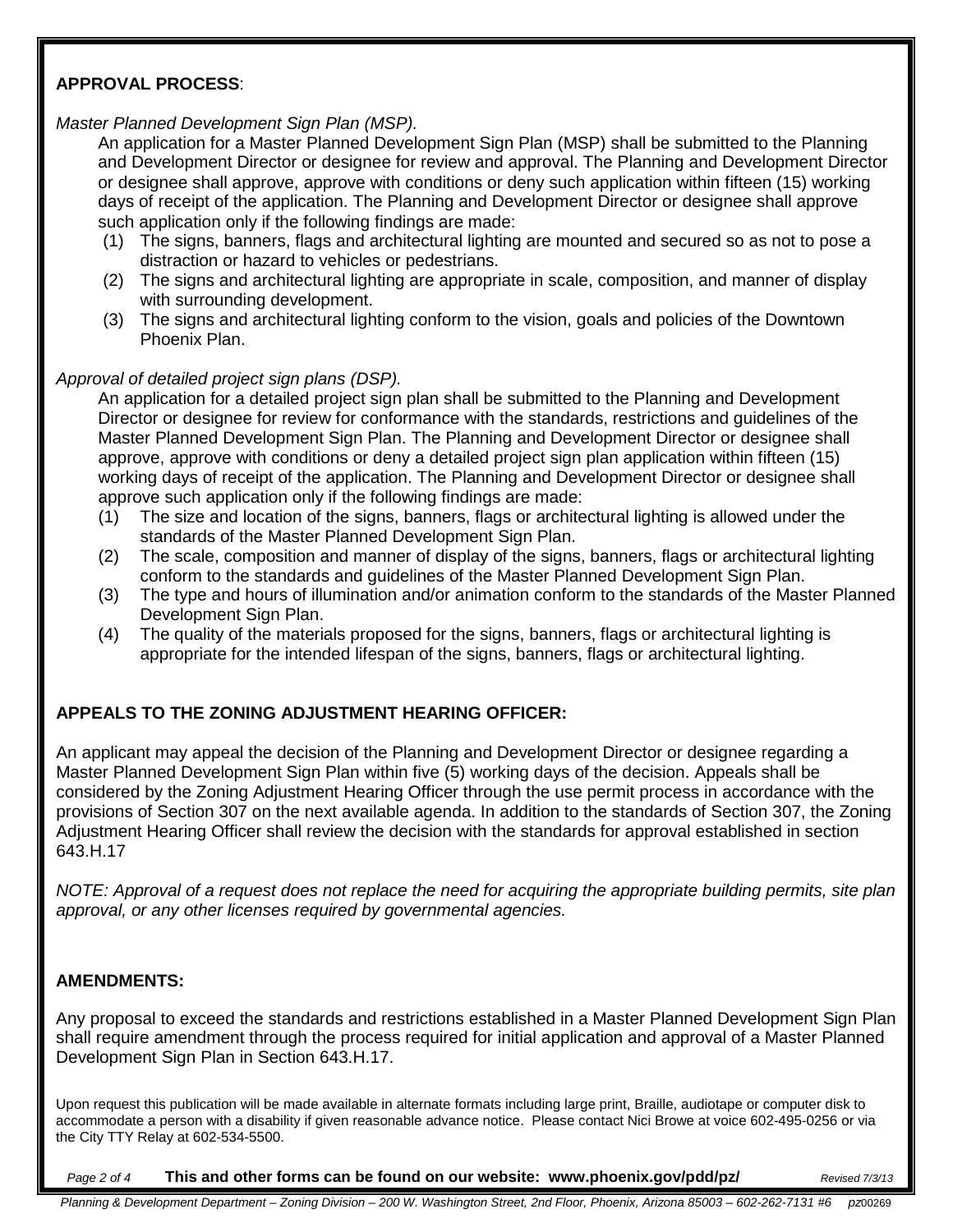

## *- DOWNTOWN SIGN PLAN APPLICATION - OWNERSHIP VERIFICATION FORM*

It is requested that an application for a Downtown Master Planned Development Sign Plan/Detailed Project Sign Plan be accepted by the Planning and Development Department for property located at:

Said property is owned by:

*(Property Owner Name):*

*(Mailing Address):*

Property is legally described as (or see attached):

**NOTE:** The legal description can be obtained from your deed or from the Property Records Section, 3rd Floor, 200 West Washington Street, (602) 262-6878. *Assessor Parcel Number(s):*

**NOTE:** The tax parcel number can be obtained from your property tax statement or the Maricopa County Assessor's Office (602) 506-3406.

I hereby certify that the above information is correct, and that I am authorized to file an application on said property, being either the owner of record or authorized to file on behalf of the owner (signed authorization must be attached).

(Applicant) (Date)

*Page 3 of 4* **This and other forms can be found on our website: www.phoenix.gov/pdd/pz/** *Revised 7/3/13*